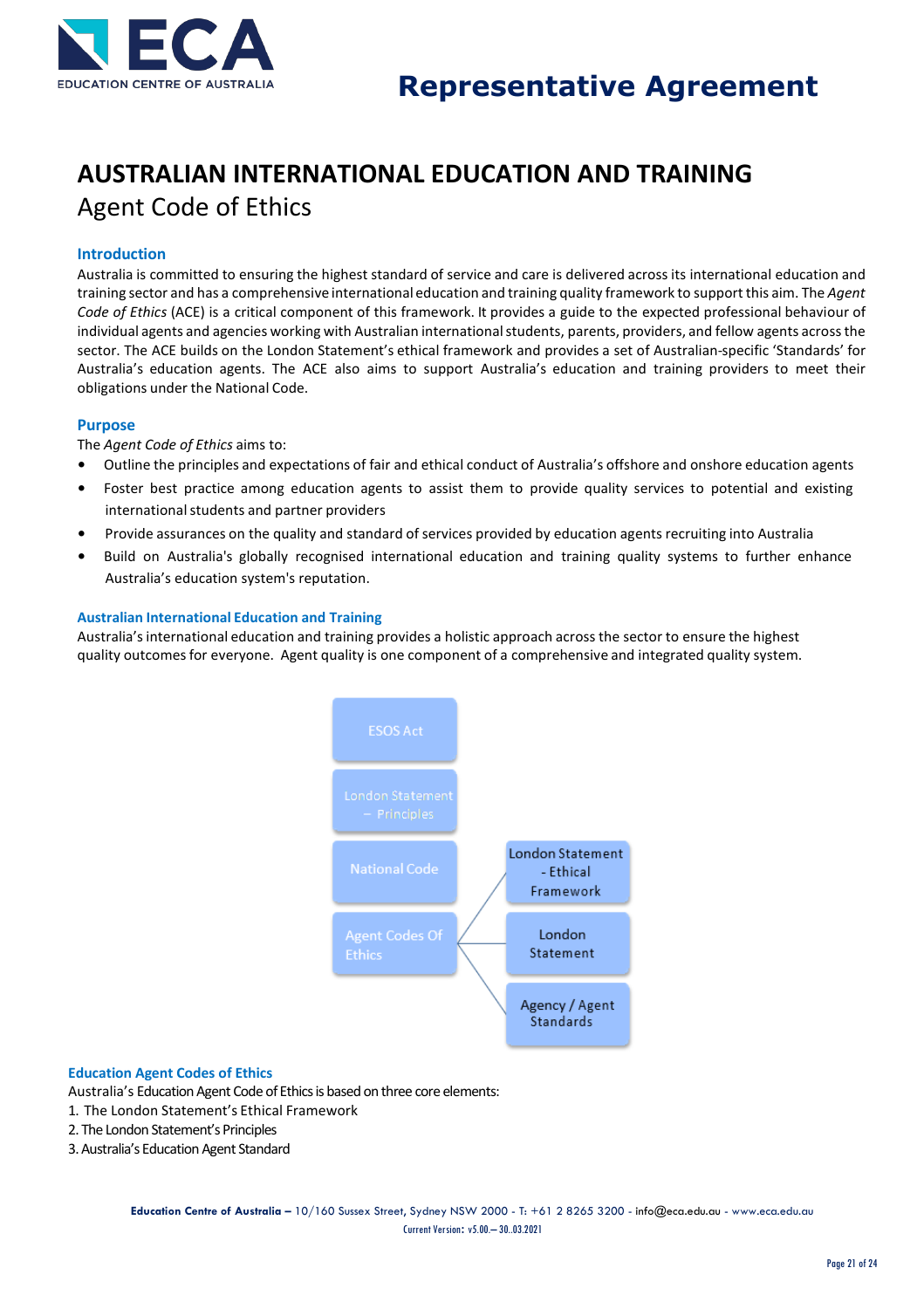

# **Representative Agreement**

### **1. Australia's International Education Agent Code of Ethics – Overview**

The Australian education and training sector expect education agents to adhere to seven ethical principles, as outlined in the London Statement, that are supported by an underlying ethical framework of:

| <b>Ethics</b>                                                                                                                                                                                                                                                                                                                                                                                                                                                                                                                                                                                                                                                                                                                                                                                                                                                                                                                                                                                                                                                                                                                                                                                                                                                                   | <b>Principles</b>                                                                                                                                                                                                                                                                                                                                                                                                                                                                                                                                                                                                                                                                                                                                                     | <b>Standards</b>                                                                                                                                                                                                                                                                                                                                 |
|---------------------------------------------------------------------------------------------------------------------------------------------------------------------------------------------------------------------------------------------------------------------------------------------------------------------------------------------------------------------------------------------------------------------------------------------------------------------------------------------------------------------------------------------------------------------------------------------------------------------------------------------------------------------------------------------------------------------------------------------------------------------------------------------------------------------------------------------------------------------------------------------------------------------------------------------------------------------------------------------------------------------------------------------------------------------------------------------------------------------------------------------------------------------------------------------------------------------------------------------------------------------------------|-----------------------------------------------------------------------------------------------------------------------------------------------------------------------------------------------------------------------------------------------------------------------------------------------------------------------------------------------------------------------------------------------------------------------------------------------------------------------------------------------------------------------------------------------------------------------------------------------------------------------------------------------------------------------------------------------------------------------------------------------------------------------|--------------------------------------------------------------------------------------------------------------------------------------------------------------------------------------------------------------------------------------------------------------------------------------------------------------------------------------------------|
| Integrity - being straightforward and honest<br>in all professional and business dealings;<br>Objectivity - not allowing professional<br>judgment to be compromised by bias or<br>conflict of interest:<br>Professional competence and due<br>care - maintaining professional<br>knowledge and professional service,<br>and acting diligently;<br>Transparency - declaring conflicts of interest<br>to all clients, especially when service fees are<br>charged to both the education provider and<br>the prospective student;<br>Confidentiality - respecting and preserving the<br>confidentiality of personal information<br>acquired and not releasing such information to<br>third parties without proper authority;<br>Professional behaviour - acting in accordance<br>with relevant laws and regulations and dealing<br>with clients competently, diligently, and fairly;<br>and<br>Professionalism and purpose - acting in a<br>manner that will serve the interests of clients<br>and the wider society even at the expense of<br>self-interest; recognising that dedication to<br>these principles is the means by which the<br>profession can earn the trust and confidence of<br>stakeholder groups (individual clients, the<br>public, business, and government). | Agents and consultants practice<br>responsible for business ethics.<br>Agents and consultants provide current,<br>$\bullet$<br>accurate, and honest information ethically.<br>Agents and consultants develop transparent<br>business relationships with students and<br>providers through the use of written<br>agreements.<br>Agents and consultants protect the<br>interests of minors.<br>Agents and consultants provide current and<br>up-to-date information that enables<br>international students to make informed<br>choices when selecting which agent or<br>consultant to employ.<br>Agents and consultants act professionally.<br>Agents and consultants work with<br>destination countries and providers to raise<br>ethical standards and best practice. | Agents and consultants comply with this<br>framework and the ACE<br>• Agency demonstrates robust<br>organisational effectiveness<br>Agency demonstrates strong business ethics<br>Agency supports staff capability development<br>and ongoing education<br>• Agency demonstrates quality and<br>effective recruitment practices and<br>standards |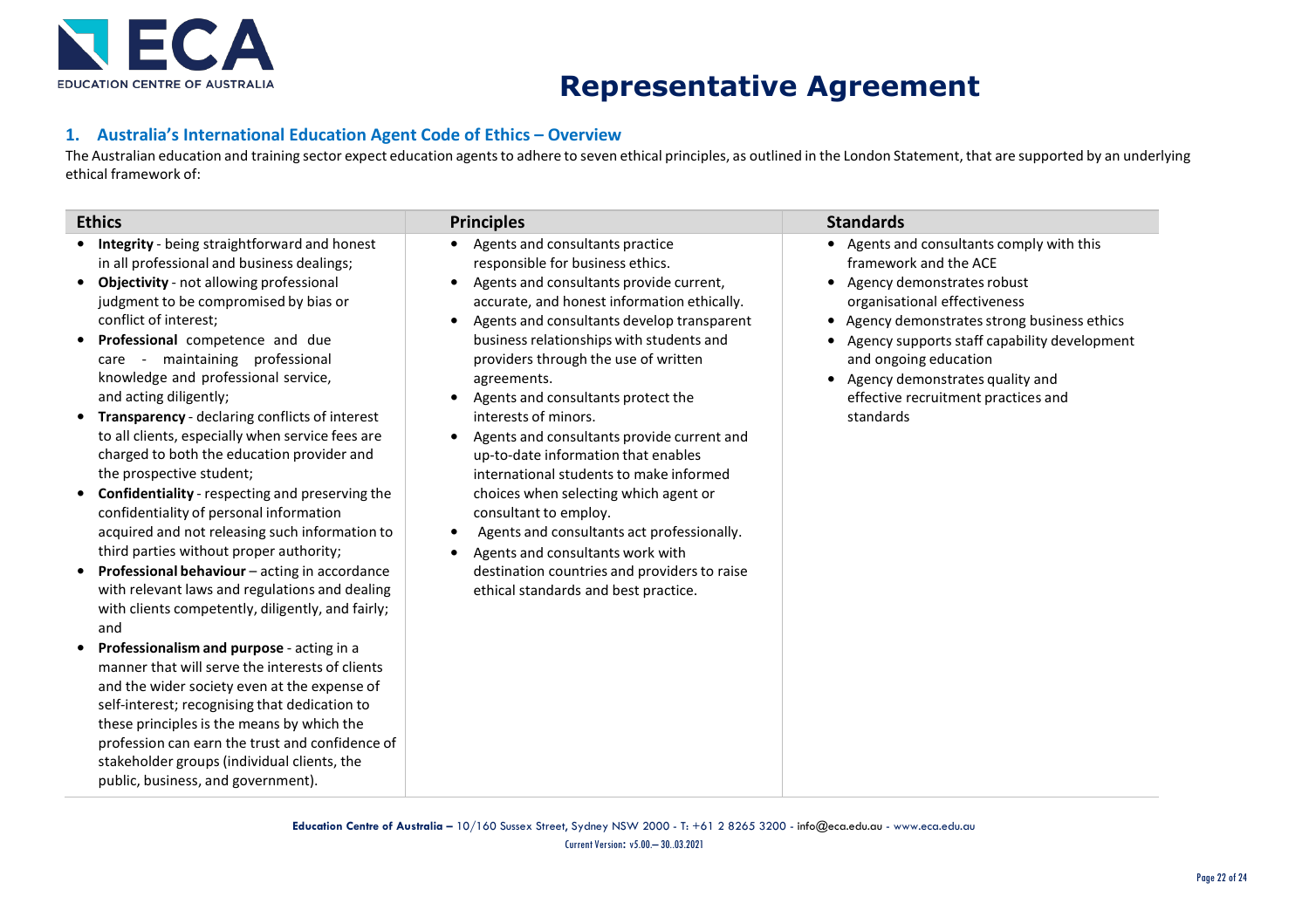

# **Representative Agreement**

### **2. Principles**

The London Statement Principles promote best practice among education agents and consultant professions that support international students. The Statement of Principles is a unifying set of understandings for international education recruitment to promote best practices among education agents and consultants. The seven principles are:

### **Principle 1: Agents and consultants practise responsible business ethics**

- Avoiding conflicts of interest
- Observing appropriate levels of confidentiality and transparency
- Acting professionally, honestly, and responsibly
- Refraining from being party to any attempt by students or others to engage in fraudulent visa applications
- Acting in the best interests of the student at all times
- Declaring conflicts of interest
- Being transparent in fees to be paid by students and commissions paid by providers
- Providing clear avenues for handling complaints and resolving disputes
- Complying with relevant laws and regulations.

#### **Principle 2: Agents and consultants provide current, accurate, and honest information in an ethical manner**

- Providing realistic and appropriate information that is tailored to the individual student's circumstances, particularly in relation to language skills, capacity to pay, and level of study
- Specifying the rights and responsibilities of the student in the country of destination
- Refraining from claiming a direct government endorsement or privileged relationship with a public official or member of the government where one does not exist; including, for example, the misuse of national brand logos
- Providing a registration number or other identifier on advertising material
- Using institutions' officially approved material in promoting providers with whom agents have an agreement.

### **Principle 3: Agents and consultants develop transparent businessrelationships with students and providersthrough the use of written agreements**

- Signed by the student and the agent
- Signed by the provider and the agent
- Include information on the arrangements put in place by agents and consultants on behalf of the student, such as itemised payment schedules of fees and services and refund and transfer policies.
- Provide details on the information provided under Principles 1 and 2, as a means of guiding agents and consultants to give appropriate information to students so that both students and agents understand what has been agreed to maintain student confidentiality
- Are archived appropriately so that the agreements can be made available to the student or an appropriate authority within a reasonable timeframe.

#### **Principle 4: Agents and consultants protect the interests of minors**

- Ensuring that the prospective student has adequate representation and support from a guardian and/or legal counsel during meetings with the agent or consultant and that this is recorded as informed consent before any money changes hands
- Ensuring that the client has the legal capacity to enter into any commitment
- Acting not only in accordance with relevant laws and regulations but competently, diligently, and fairly as befits dealings with minors.

#### **Principle 5: Agents and consultants provide current and up-to-date information that enablesinternationalstudents to make informed choices when selecting which agent or consultant to employ**

- Providing information to students about the accreditations the agents have met, the training they have undertaken, the memberships they hold to professional associations or processes undertaken to become registered and accredited education agents and consultants
- Providing information about themselvesthat supports the comparison of qualifications and experience.